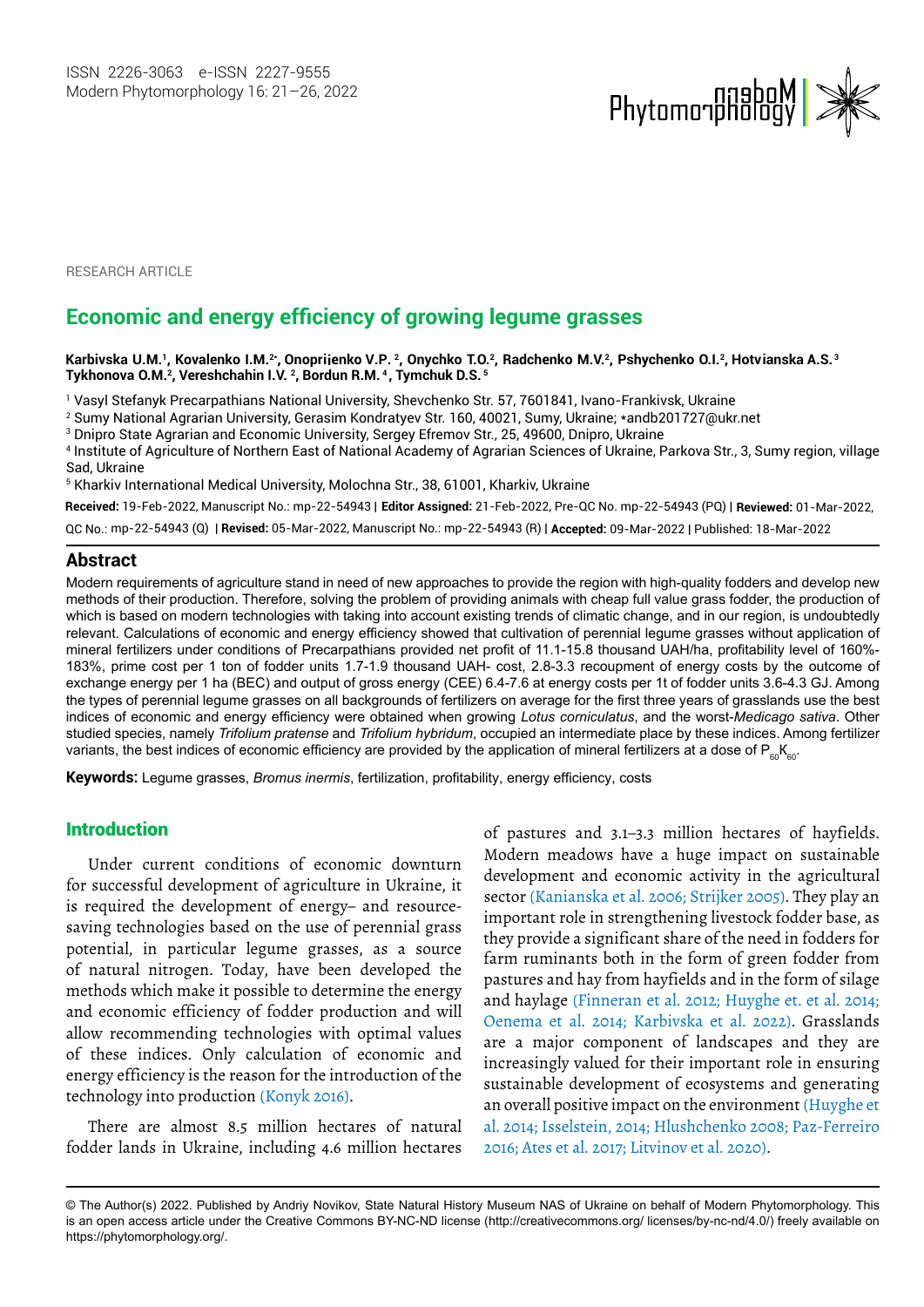In solving the problem of stopping the decline and increasing livestock production, the leading role belongs to fodders the cost of which takes the largest share in the prime cost of livestock products (Klymenko 2009; Karbivska et al. 2020a; Karpenko et al. 2019). Meadow grasses provide the cheapest fodder, and hence the cheapest livestock products (Veklenko 2003; Scherner et al. 2016).

The main index of economic efficiency of newly created meadow agro phytocoenoses is the cost of creating grassland, as they take the main share of all costs (Biermacher 2012). The use of legumes and cereal grasses is economically profitable only with a high proportion of legume grasses, and as it is known, they CEEp high level for only 2-3 years (Vyhovskyi 2013; Pukalo 2015; Panakhyd et al. 2020). One of the most important factors influencing the efficiency of growing meadow grasses is mineral fertilization (Schellberg 1999; Konyk 2016; Demydas et al. 2021).

Recently, due to the price rise of non-renewable energy sources in Ukraine, there has been a trend towards wider introduction of energy and resource-saving technologies, non-traditional and constantly renewable energy sources that reduce energy consumption for the production of certain fodder kinds (Konyk 2016; Karbivska et al. 2020; Kvitko et al. 2021; Tonkha et al. 2021). Determination of both consumed and received energy makes it possible to quantify the energy efficiency of fodder crop growing (Tatariko 2005; Hetman 2014; Karbivska et al. 2020b). In meadow growing, energy assessment of technologies is estimated by recoupment of total energy costs by output from 1 ha of gross or exchange energy in GJ, which, according to Kurgak (2010), during the improvement of natural fodder lands in Polissia ranged from 3.0 to 6.0 and 1.5–3.0.

In recent years, due to significant price rise in energy sources, mineral fertilizers and fuel the costs of fertilization, mowing usage and the production of grass fodder, in general, have also risen. An important factor in reducing fodder prime cost is the use of perennial grasses (Voloshyn 2018; Litvinov et al. 2019; Ryan 2017; Hryhoriv et al. 2021; Karbivska et al. 2021).

It should be noted that the economic and energy efficiency of growing legume grasses on sod-podzolic soil is insufficiently studied. This emphasizes the relevance of research and the need to substantiate these processes in the conditions of Precarpathians of Ukraine. That is why indicated issues were the purpose of research, the results of which are presented in this article.

# Materials and Methods

The research was conducted at the stationary polygon of Agro-chemistry and Soil Science Department, established in 2010, and the use with relevant records and observations was carried out during 2011–2013 according to generally accepted methodology. The soil cover of the experimental field is represented by sod-podzolic surface-gleyed soil.

Interaction of two factors was studied in the experiment: A-grass species and seeding rates; B-fertilization: without fertilizers,  $P_{60}K_{60}$ ,  $P_{90}K_{90}$ , and for Bromus inermis without fertilizers,  $P_{\epsilon}^{S}K_{\epsilon}^{S}N_{\epsilon}^{S}P_{\epsilon}K_{\epsilon}$ (Tab. 1). Mineral fertilizers were applied superficially in the form of ammonium nitrate (34% a.s.), granular superphosphate (19% a.s.) and potassium–magnesium (29% a.s) in early spring.

|  |  | Table 1. The scheme of the experiment. |
|--|--|----------------------------------------|
|  |  |                                        |

| Factor A-grass species and seeding<br>rates, kg/ha                                                | <b>Factor B-fertilization</b>                        |
|---------------------------------------------------------------------------------------------------|------------------------------------------------------|
| Trifolium pretense, 18<br>Medicago sativa, 18<br>Trifolium hybridum, 14<br>Lotus corniculatus, 12 | without fertilizers<br>$P_{60}K_{60}$<br>$P_{90}K_9$ |
| Bromus inermis, 25 (cereal grassland)                                                             | without fertilizers<br>$P_{60}K_{60}$<br>NgoPanKg    |

The size of sown areas-10  $m^2$ , accounting-8  $m^2$ . The experiment was repeated four times. Zonal and promising varieties of legume and cereal grasses were sown: Trifolium pratense–Darunok, Trifolium hybridum– Rozheva 27, Lotus corniculatus–Ajax, Medicago sativa– Andy, Bromus inermis–Mars.

Evaluation of weather conditions in the years of research was carried out based on meteorological data obtained at Ivano-Frankivsk Regional Center for Hydrometeorology. Weather conditions in 2011 were different from long-term indices but favourable for the formation of agro phytocoenoses of legume grasses. During the growing season, precipitations fell by 13.1 mm less than normal, while the average daily air temperature decreased by 4.5°C compared to long-term averages.

The year 2012 was characterized by high temperatures with the average daily air temperature exceeding the longterm norm by +1.5°C and insufficient precipitations when they fell by 23.7% less than the norm. Weather conditions in 2013 differed from the average long-term data but were quite favourable for the formation of agro phytocoenosis of legume grasses. The growth and development of plants were satisfactory.

An economic evaluation of perennial grass cultivation technologies taking into account the studied elements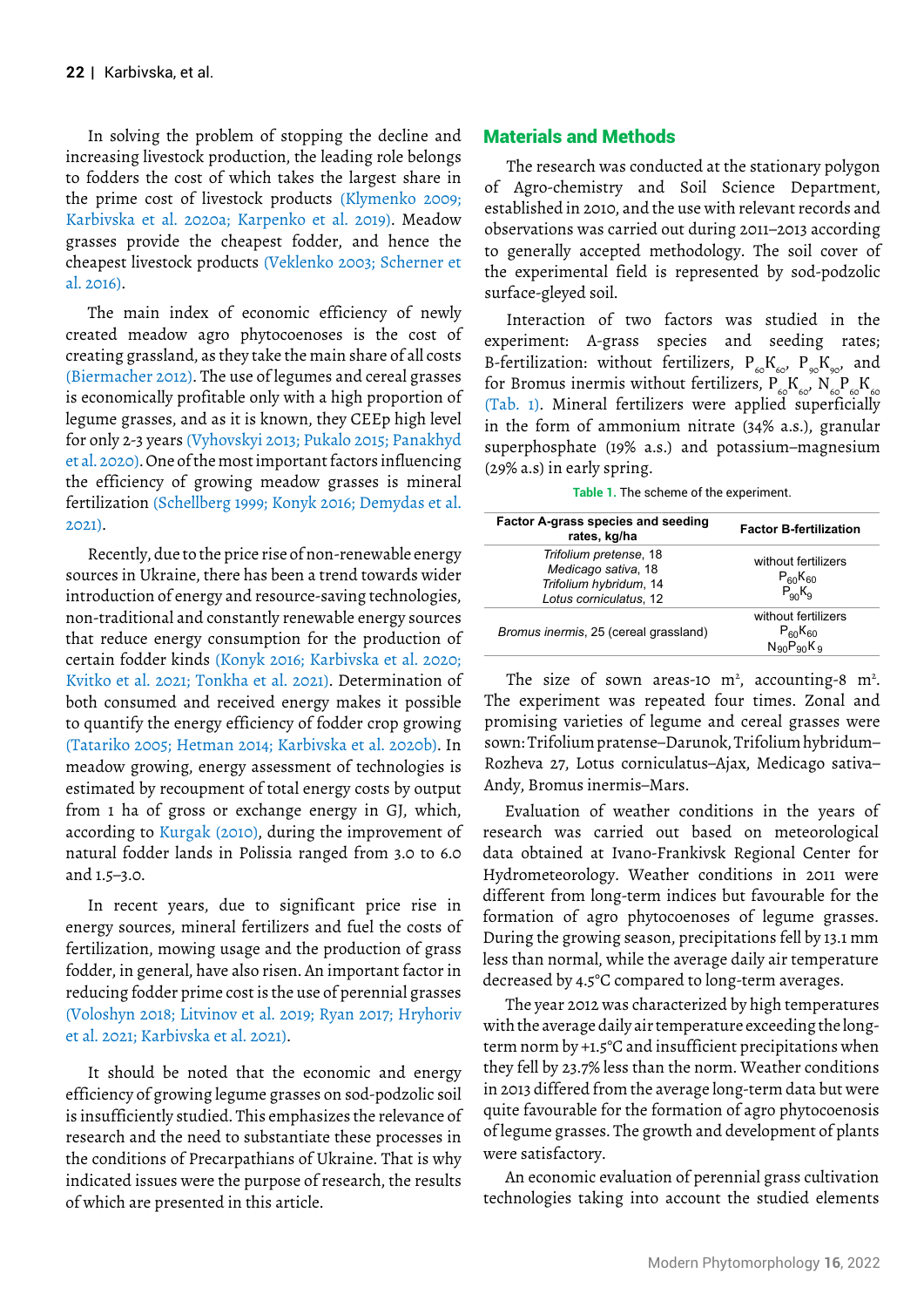maps with the prices of 2020, energy evaluation– according to the method of Medvedovskyi and Ivanenko (Medvedovskyi 1988). was carried out according to the method of evaluation of scientific research effectiveness using technological

# Results and Discussion

On average, over the years of using a more influential factor in the yield of 1 ha of dry matter was factor A with a share of 63%. The share of factor B was 37%. It should be noted that in the first year of using herbs, the share of factor A was the highest 61%. Later, due to a decrease in the amount of legume component and a certain decrease in the action of symbiotic nitrogen, it decreased, reaching the level of 54% in the third year and vice versa, the impact of factor B increased from 39% to 46% over the years (Karbivska et al. 2019).

It was found that the productivity of perennial legume grasses on average over the years of study for dual-use invariants without fertilizers and for the application of  $P_{60}K_{60}$  ranged from 5.03 t/ha to 6.47 t/ha of dry weight, 3.62 t/ha to 4.98 t/ha of fodder units, 0.79 t/ha-1.08 t/ha of crude protein, 43.3 t/ha-58.2 GJ/ha of metabolic energy.

Among the studied species of perennial legume grasses, the highest productivity was provided by Trifolium pratense and Lotus corniculatus, which dominate Medicago sativa and Trifolium hybridum by

### 19%-31%.

Indices of economic efficiency while growing different types of perennial legume grasses in single-species crops were 20%-25% lower than economic efficiency indices of growing mixtures of perennial legume grasses.

In the variant without fertilizers, the best indices of economic efficiency were recorded, in particular, net profit and profitability level ranged from 11142–15804 UAH/ha and 160%–183% with the lowest prime cost of 1 ton of fodder units (1768–1922 UAH) and 1ton of crude protein (UAH 8080-8940) (Tab. 2). Cereal grassland provided lower net profit and profitability by 1.5–2.1 and 1.2–1.3 times respectively, and the prime cost of 1 ton of fodder units and crude protein–higher by 1.1–1.3 and 1.6– 1.7 times.

As a result of increasing doses of phosphorus and potassium fertilizers, economic efficiency indices of growing perennial legume grasses in single-species crops compared to the variant without fertilizers on legume grasslands, net profit and profitability decreased by 1.3–1.4 and 2.2–2.6 times respectively, the prime cost of 1 ton of fodder units and crude protein increased by 1.5–1.6 times. decreased. In particular, with the application of  $P_{\infty}K_{\infty}$ 

At the same time, with the application of  $\rm P_{\rm 90}K_{\rm 90}$  net profit and profitability compared to the variant without fertilizers decreased even more-respectively by 1.7–1.8 and

| Grass species and seeding rates, | <b>Gross</b>                          | Costs.                        | Net profit, UAH/ | Prime cost of 1 t, UAH |                            | Profitability, % |
|----------------------------------|---------------------------------------|-------------------------------|------------------|------------------------|----------------------------|------------------|
| kg/ha                            | production,<br>UAH/ha<br>ha<br>UAH/ha |                               |                  |                        | Fodder units Crude protein |                  |
|                                  |                                       | Without fertilizers (control) |                  |                        |                            |                  |
| Trifolium pratense, 18           | 22750                                 | 8235                          | 14515            | 1810                   | 8153                       | 176              |
| Medicago sativa, 18              | 18100                                 | 6958                          | 11142            | 1922                   | 8808                       | 160              |
| Trifolium hybridum, 14           | w18900                                | 7152                          | 11748            | 1892                   | 8940                       | 164              |
| Lotus corniculatus, 12           | 24450                                 | 8646                          | 15804            | 1768                   | 8080                       | 183              |
| Bromus inermis, 25               | 13100                                 | 5490                          | 7610             | 2095                   | 14076                      | 139              |
|                                  |                                       | $P_{60}K_{60}$                |                  |                        |                            |                  |
| Trifolium pratense, 18           | 23050                                 | 12775                         | 10275            | 2771                   | 11939                      | 80               |
| Medicago sativa, 18              | 18500                                 | 11498                         | 7002             | 3108                   | 14022                      | 61               |
| Trifolium hybridum, 14           | 19950                                 | 11692                         | 8258             | 2930                   | 13919                      | 71               |
| Lotus corniculatus, 12           | 24900                                 | 13186                         | 11714            | 2648                   | 12209                      | 89               |
| Bromus inermis, 25               | 13850                                 | 9930                          | 3920             | 3585                   | 23643                      | 39               |
|                                  |                                       | $P_{90}K_{90}$                |                  |                        |                            |                  |
| Trifolium pratense, 18           | 23850                                 | 14978                         | 8872             | 3140                   | 13998                      | 59               |
| Medicago sativa, 18              | 19000                                 | 13701                         | 5299             | 3606                   | 16709                      | 39               |
| Trifolium hybridum, 14           | 20050                                 | 13895                         | 6155             | 3465                   | 16741                      | 44               |
| Lotus corniculatus, 12           | 25600                                 | 15389                         | 10211            | 3006                   | 13990                      | 66               |
|                                  |                                       | $N_{60}P_{60}K_{60}$          |                  |                        |                            |                  |
| Bromus inermis, 25               | 19900                                 | 12103                         | 7797             | 3041                   | 15925                      | 64               |

**Table 2.** Economic efficiency of growing legume grasses depending on fertilizers on sod–podzolic soil, the average for 2011-2013.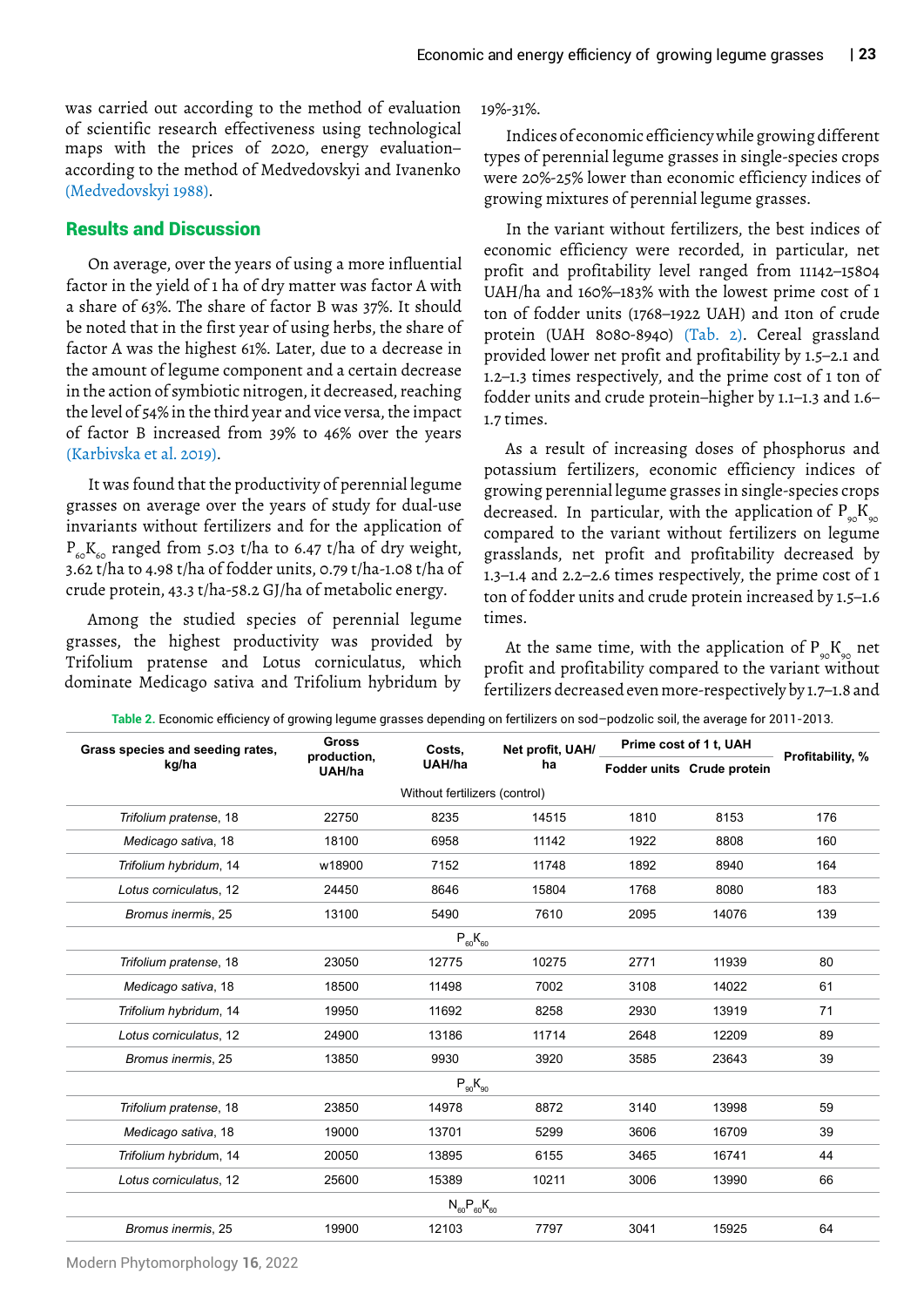| Grass species and seeding rates, kg/ha | Energy costs, GJ/ha           | <b>CEE</b> | <b>BEC</b> | Energy costs per 1 ton of fodder. un., GJ |  |  |  |  |
|----------------------------------------|-------------------------------|------------|------------|-------------------------------------------|--|--|--|--|
|                                        | Without fertilizers (control) |            |            |                                           |  |  |  |  |
| Trifolium pratense, 18                 | 17.1                          | 7.4        | 3.2        | 3.8                                       |  |  |  |  |
| Medicago sativa, 18                    | 15.4                          | 6.4        | 2.8        | 4.3                                       |  |  |  |  |
| Trifolium hybridum, 14                 | 15.7                          | 6.7        | 2.9        | 4.2                                       |  |  |  |  |
| Lotus corniculatus, 12                 | 17.5                          | 7.6        | 3.3        | 3.6                                       |  |  |  |  |
| Bromus inermis, 25                     | 13.6                          | 4.8        | 2.3        | 5.2                                       |  |  |  |  |
| $P_{60}K_{60}$                         |                               |            |            |                                           |  |  |  |  |
| Trifolium pratense, 18                 | 21.5                          | 6.0        | 2.6        | 4.7                                       |  |  |  |  |
| Medicago sativa, 18                    | 19.8                          | 5.3        | 2.3        | 5.4                                       |  |  |  |  |
| Trifolium hybridum, 14                 | 20.1                          | 5.5        | 2.4        | 5.0                                       |  |  |  |  |
| Lotus corniculatus, 12                 | 21.9                          | 6.2        | 2.7        | 4.4                                       |  |  |  |  |
| Bromus inermis, 25                     | 18.1                          | 3.8        | 1.8        | 6.5                                       |  |  |  |  |
| $P_{90}K_{90}$                         |                               |            |            |                                           |  |  |  |  |
| Trifolium pratense, 18                 | 23.9                          | 5.5        | 2.4        | 5.0                                       |  |  |  |  |
| Medicago sativa, 18                    | 21.9                          | 4.6        | 2.0        | 5.8                                       |  |  |  |  |
| Trifolium hybridum, 14                 | 22.4                          | 4.8        | 2.1        | 5.6                                       |  |  |  |  |
| Lotus corniculatus, 12                 | 24.0                          | 5.5        | 2.4        | 4.7                                       |  |  |  |  |
|                                        | $N_{60}P_{60}K_{60}$          |            |            |                                           |  |  |  |  |
| Bromus inermis, 25                     | 22.4                          | 4.2        | 2.0        | 5.6                                       |  |  |  |  |

**Table 3.** Energy efficiency of growing legume grasses under conditions of different fertilization, average for 2011-2013

2.8–4.1 times, and the prime cost of 1 ton of fodder units and crude protein increased by 1.7–1.9 times. A decrease of economic efficiency indices with the application of phosphorus and potassium fertilizers is stipulated by a significant increase of their application cost with an insufficient increase in the value of gross output.

The lowest indices of economic efficiency were obtained on cereal grassland with the application of  $P_{\epsilon}$  $K_{\epsilon 0}$ , with a net profit of 3920 UAH/ha and profitability of 39%, which is by 1.9-3.6 times less, and the cost of 1 ton of fodder units and crude protein 3585 and 23643 UAH, which is by 1.7 times more than the control. Adding nitrogen in a dose of N<sub>60</sub> to P<sub>60</sub>K<sub>60</sub> at cereal grassland provided net profit per 1 ha the level of 7797 UAH, which was 187 UAH higher than the level achieved in the version without fertilizers.

Among the species of perennial legume grasses, on average for the first three years of grassland use, the best indices of economic efficiency were obtained for the cultivation of Lotus corniculatus, and the lowest–for the cultivation of Medicago sativa. The rest of the studied species occupied an intermediate place.

Economic efficiency indices are unstable–they are influenced by inflation processes, price parity for industrial and agricultural products, the level of wages in agriculture, government subsidies for material and technical resources and so on. Therefore, they do not always objectively characterize the results of economic activity. As a result, a much more objective assessment of land use efficiency and technological operations in the cultivation of crops, and our case–legume grasses, is provided by energy indices expressed in calories, joules,

the value of which is not affected by changing market environment.

The efficiency of energy resources primarily depends on soil and climatic conditions that are different amounts of energy are consumed for producing a unit of production in different regions. In the conducted studies, energy efficiency indices depended on the type of grass and fertilizers (Tab. 3).

In the variant without fertilizers, recoupment of energy costs from 1 ha of exchange and gross energy as BEC and CEE under conditions of growing legume grasses in comparison with cereal grasses increased from 2.3 to 2.8–3.3 respectively, and energy costs per 1 ton of fodder units, in this case, decreased by 0.9–1.6 MJ. On the background of application  $P_{60}K_{60}$  the index BEC increased from 1.8 to 2.3–2.7 or 0.5–0.9, the index CEE–from 3.8 to 5.3–6.2 or by 1.5–2.4, and energy consumption per 1 ton of fodder units decreased from 6.5 to 4.4–5.4 or by 1.1–2.1 GJ.

Analysis of fertilizer variants showed that indices of energy efficiency decreased with increasing doses of phosphorus and potassium fertilizers in the process of growing perennial grasses. The highest total energy consumption per 1 ha and energy consumption per 1 ton of fodder units during cultivation of perennial legume grasses (respectively 21.9–24.0 and 4.7–5.8 GJ) was observed on the background of  $P_{\infty}K_{\infty}$ , which is 1.1 times more compared to the background  $P_{60}K_{60}$  and 1.3–1.4 times compared to the variant without fertilizers.

On the contrary, recoupment of the total energy consumption per 1 ha of exchange (BEC) and gross (CEE) energy for growing legume grasses on the background of Р90К90 was the lowest with the rates of 2.0–2.4 and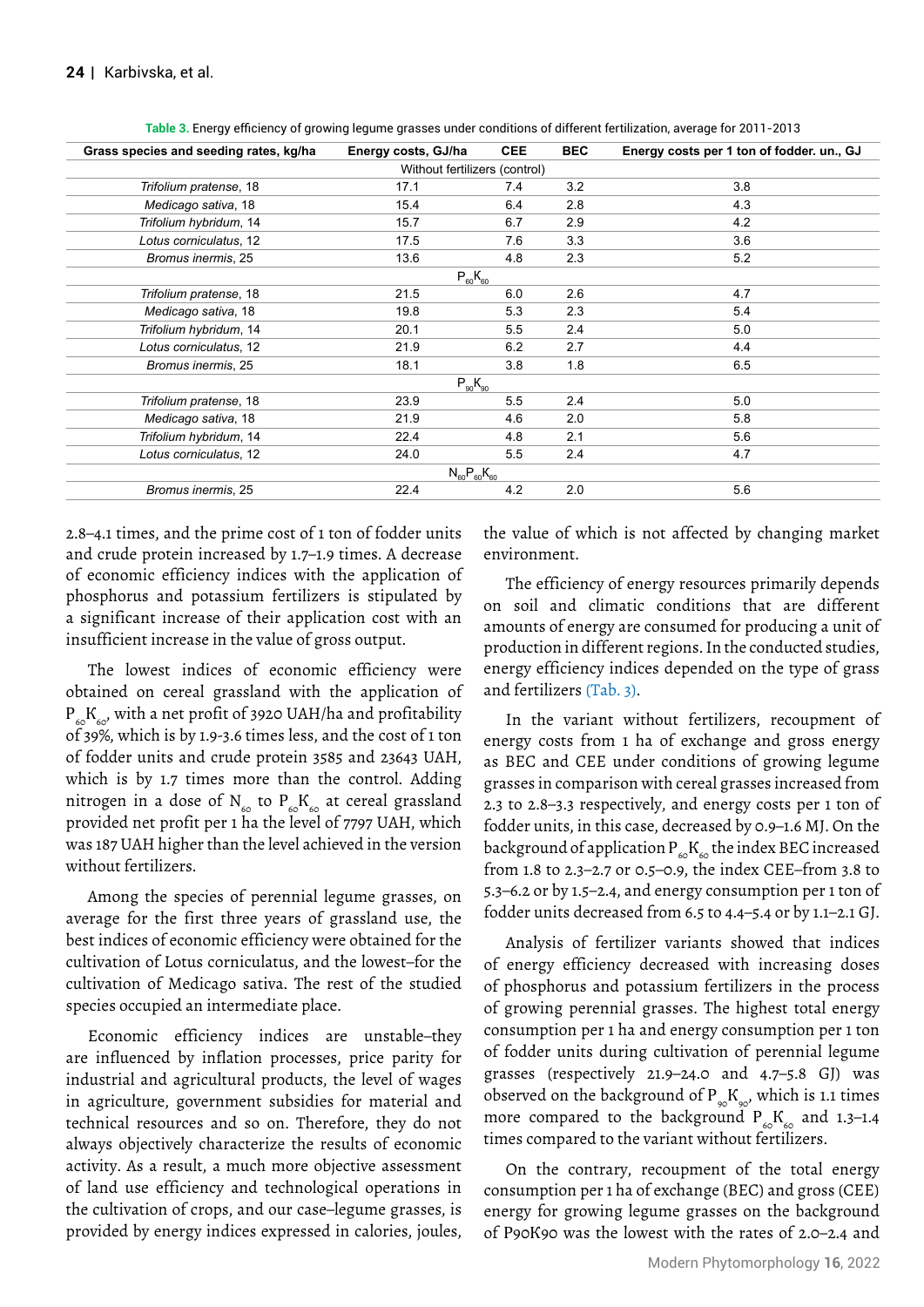4.6–5.5 respectively, which is 0.2–0.7 less compared to the background  $P_{60}K_{60}$  and 0.8–2.1 less than the control. On cereal grassland, the highest total energy consumption per 1 ha (22.4 GJ) was observed on application background of  $N_{60}P_{60}K_{60}$ , which is 1.2 times more compared to the background of  $P_{60}K_{60}$  and 1.6 times more than in the variant without fertilizers. At the same time, energy consumption per 1 ton of fodder units was the highest (6.5 GJ) on application background of  $P_{60}K_{60}$ , which is 1.2 times higher compared to  $N_{60}P_{60}K_{60}$  and 1.3 times higher than in the variant without fertilizers.

## **Conclusions**

Cultivation of perennial legume grasses without mineral fertilizers under conditions of Precarpathians provides 11.1–15.8 thousand UAH/ha of net profit; 160%– 183%–profitability level; 1.7-1.9 thousand UAH–prime cost of 1 ton of fodder units; 2.8–3.7 recoupment of total energy costs by the output from 1 ha of exchange energy and 6.4–7.6 gross energy; 3.6–4.3 GJ–energy consumption per 1 ton of fodder units. On sod–podzolic soil, for three years of use, the best indices of economic and energy efficiency are provided by growing Lotus corniculatus in single-species crops.

The results obtained in this research provide valuable information concerning the economic and energy efficiency of growing legume grasses and Bromus inermis. However, further research is needed for verifying the results of the study and further improvement of cultivation technology, reduction of fertilizer cost, as well as the increase of agro phytocoenoses productivity. This has to help increase the economic and energy efficiency of legume agro phytocoenoses in the future.

#### References

**Ates S., Keles G., Yigezu Y.A., Demirci U., Dogan S., Isik S., Sahin M. (2017).** [Bioeconomic efficiency of creep supplementation of forage](https://scholar.google.com/scholar?hl=en&as_sdt=0%2C5&q=Ates+S.%2C+Keles+G.%2C+Yigezu+Y.A.%2C+Demirci+U.%2C+Dogan+S.%2C+Isik+S.%2C+Sahin+M.+%282017%29.+Bioeconomic+efficiency+of+creep+supplementation+of+forage+legumes+or+concentrate+in+pasture+based+lamb+production+system.+Grass+and+Forage+Science+72%3A+81-83.&btnG=)  [legumes or concentrate in pasture based lamb production system](https://scholar.google.com/scholar?hl=en&as_sdt=0%2C5&q=Ates+S.%2C+Keles+G.%2C+Yigezu+Y.A.%2C+Demirci+U.%2C+Dogan+S.%2C+Isik+S.%2C+Sahin+M.+%282017%29.+Bioeconomic+efficiency+of+creep+supplementation+of+forage+legumes+or+concentrate+in+pasture+based+lamb+production+system.+Grass+and+Forage+Science+72%3A+81-83.&btnG=). *Grass Forage Sci* **72:** 81-83.

**Biermacher J.T., Reuter R., Kering M.K., Rogers J.K., Blanton J., Guretzky J.A., Butler T.J. (2012).** [Expected economic potential of](https://digitalcommons.unl.edu/agronomyfacp)  [substituting legumes for nitrogen in bermudagrass pastures](https://digitalcommons.unl.edu/agronomyfacp). *Crop Sci*  **52:** 1923-1930. <https://doi.org/10.2135/cropsci2011.08.0455>**.**

**Demydas H.I., Galushko I.V., Butenko A.O., Karbivska U.M., Asanishvili N.M. (2021).** [Fodder productivity of different meadow clover](http://lib.udau.edu.ua/handle/123456789/8846)  [varieties depending on the elements of growing technology](http://lib.udau.edu.ua/handle/123456789/8846). *AMA* **51:** 1801-1811.

**Finneran E., Crosson P., O'Kiely P., Shalloo L., Forristal P.D., Wallace M. (2012).** [Economic modelling of an integrated grazed and conserved](https://onlinelibrary.wiley.com/doi/abs/10.1111/j.1365-2494.2011.00832.x)  [perennial ryegrass forage production system.](https://onlinelibrary.wiley.com/doi/abs/10.1111/j.1365-2494.2011.00832.x) *Grass Forage Sci* **67:** 162- 176.<https://doi.org/10.1111/j.1365-2494.2011.00832.x>**.**

**Hetman N.Ya., Vasylenko H.M., Stepanova I.M. (2014).** [Bioenergetic](https://fri-journal.com/index.php/journal/article/view/436)  [efficiency of cultivation of annual forage agrocenoses in the south of](https://fri-journal.com/index.php/journal/article/view/436)  [Ukraine](https://fri-journal.com/index.php/journal/article/view/436). *Feed Fodder Production* **79:** 123-127.

**Hlushchenko D.P. (2008).** [Efficiency of optimization of intensive](https://scholar.google.com/scholar?hl=en&as_sdt=0%2C5&q=Ates+S.%2C+Keles+G.%2C+Yigezu+Y.A.%2C+Demirci+U.%2C+Dogan+S.%2C+Isik+S.%2C+Sahin+M.+%282017%29.+Bioeconomic+efficiency+of+creep+supplementation+of+forage+legumes+or+concentrate+in+pasture+based+lamb+production+system.+Grass+and+Forage+Science+72%3A+81-83.&btnG=)  [fodder production.](https://scholar.google.com/scholar?hl=en&as_sdt=0%2C5&q=Ates+S.%2C+Keles+G.%2C+Yigezu+Y.A.%2C+Demirci+U.%2C+Dogan+S.%2C+Isik+S.%2C+Sahin+M.+%282017%29.+Bioeconomic+efficiency+of+creep+supplementation+of+forage+legumes+or+concentrate+in+pasture+based+lamb+production+system.+Grass+and+Forage+Science+72%3A+81-83.&btnG=) *Fodder Fodder Production* **60:** 155-162.

**Hryhoriv Ya.Ya., Butenko A.O., Kovalenko V.M., Zakharchenko E.A., Kriuchko L.V., Pshychenko O.I., Radchenko M.V., Trotska S.S., Terokhina N.O. (2021).** [Productivity of oat \(Avena sativa L.\) with different methods](https://www.phytomorphology.com/articles/economic-and-energy-efficiency-of-growing-cereal-grasses.pdf)  [of cultivation on soddy-podzolic soils](https://www.phytomorphology.com/articles/economic-and-energy-efficiency-of-growing-cereal-grasses.pdf). *AMA* **51:** 1793-1799.

**Huyghe C., De Vliegher A., Golinkski, P. (2014).** [European grasslands](https://pureportal.ilvo.be/nl/publications/european-grasslands-overview-temperate-region) [overview: temperate region](https://pureportal.ilvo.be/nl/publications/european-grasslands-overview-temperate-region). EGF at 50: the future of European Grasslands *Aberystwyth Wales* 29-40.

**Huyghe C., Vliegher A.D., Van Gils B., Peeters A. (2014).** [Grasslands](https://books.google.co.in/books?hl=en&lr=&id=BR2eAwAAQBAJ&oi=fnd&pg=PA7&dq=Huyghe+C.,+Vliegher+A.D.,+Van+Gils+B.,+Peeters+A.+(2014).+Grasslands+and+herbivore+production+in+Europe+and+effects+of+common+policies.+Quae,+Versailles,+France&ots=tz50Mv4Vgi&sig=X5KgyD7D6kzE0Zjj8mgLpXMTGgo&redir_esc=y#v=onepage&q&f=false)  [and herbivore production in Europe and effects of common policies.](https://books.google.co.in/books?hl=en&lr=&id=BR2eAwAAQBAJ&oi=fnd&pg=PA7&dq=Huyghe+C.,+Vliegher+A.D.,+Van+Gils+B.,+Peeters+A.+(2014).+Grasslands+and+herbivore+production+in+Europe+and+effects+of+common+policies.+Quae,+Versailles,+France&ots=tz50Mv4Vgi&sig=X5KgyD7D6kzE0Zjj8mgLpXMTGgo&redir_esc=y#v=onepage&q&f=false) Quae, Versailles, France.

**Isselstein J., Kayser M. (2014).** [Functions of grasslands and their](https://www.europeangrassland.org/fileadmin/documents/Infos/Printed_Matter/Proceedings/EGF2014.pdf#page=825)  [potential in delivering ecosystem services](https://www.europeangrassland.org/fileadmin/documents/Infos/Printed_Matter/Proceedings/EGF2014.pdf#page=825). EGF at 50: the future of European Grasslands. *Aberystwyth Wales* 199-214.

**Karbivska U., Asanishvili N., Butenko A., Rozhko V., Karpenko O., Sykalo О., Chernega T., Masyk I., Chyrva A., Kustovska A. (2022).**  [Changes in Agrochemical Parameters of Sod-Podzolic Soil Depending](file:///D:/New%20System/Tushar%20Journals/CLI(FMCI)/CLI/FMCI-Vol-12/FMCI-Vol-12.1/FMCI-Vol-12.1_AI/../../Admin/Downloads/ChangesinAgrochemical.pdf)  [on the Productivity of Cereal Grasses of Different Ripeness and Methods](file:///D:/New%20System/Tushar%20Journals/CLI(FMCI)/CLI/FMCI-Vol-12/FMCI-Vol-12.1/FMCI-Vol-12.1_AI/../../Admin/Downloads/ChangesinAgrochemical.pdf)  [of Tillage in the Carpathian Region.](file:///D:/New%20System/Tushar%20Journals/CLI(FMCI)/CLI/FMCI-Vol-12/FMCI-Vol-12.1/FMCI-Vol-12.1_AI/../../Admin/Downloads/ChangesinAgrochemical.pdf) *Ecol Eng* **23:** 55-63.

**Karbivska U.M., Butenko A.O., Kaminskyi V.F., Asanishvili N.M., Tkachenko M.A., Kurgak V.Н., Demydas H.I., Moisiienko V.V., Slyusar I.T., Shtakal М.І., Degodyuk E.Н., Degodyuk S.E., Solovei Н.М. (2021).** [Peculiarities of botanical composition formation of cereal](https://scholar.google.com/scholar?hl=en&as_sdt=0%2C5&q=Ates+S.%2C+Keles+G.%2C+Yigezu+Y.A.%2C+Demirci+U.%2C+Dogan+S.%2C+Isik+S.%2C+Sahin+M.+%282017%29.+Bioeconomic+efficiency+of+creep+supplementation+of+forage+legumes+or+concentrate+in+pasture+based+lamb+production+system.+Grass+and+Forage+Science+72%3A+81-83.&btnG=)  [agrophytocenosis on sodpodzolic soil depending on fertilization.](https://scholar.google.com/scholar?hl=en&as_sdt=0%2C5&q=Ates+S.%2C+Keles+G.%2C+Yigezu+Y.A.%2C+Demirci+U.%2C+Dogan+S.%2C+Isik+S.%2C+Sahin+M.+%282017%29.+Bioeconomic+efficiency+of+creep+supplementation+of+forage+legumes+or+concentrate+in+pasture+based+lamb+production+system.+Grass+and+Forage+Science+72%3A+81-83.&btnG=) *Mod Phytomorphol* **15:** 126-131.

**Karbivska U.M., Butenko A.O., Onychko V.I., Masyk I.M., Hlupak Z.I., Danylchenko O.M., Klochkova T.I., Ihnatieva O.L. (2019).** [Effect of](https://cyberleninka.ru/article/n/effect-of-the-cultivation-of-legumes-on-the-dynamics-of-sod-podzolic-soil-fertility-rate)  [the cultivation of legumes on the dynamics of sod-podzolic soil fertility](https://cyberleninka.ru/article/n/effect-of-the-cultivation-of-legumes-on-the-dynamics-of-sod-podzolic-soil-fertility-rate)  [rate.](https://cyberleninka.ru/article/n/effect-of-the-cultivation-of-legumes-on-the-dynamics-of-sod-podzolic-soil-fertility-rate) *Ukr J Ecol* **9:** 8-12.

**Karbivska U.M., Kurgak V.G., Kaminskyi V.F., Butenko A.O., Davydenko G.A., Viunenko O.B., Vyhaniailo S.M., Khomenko S.V. (2020b).** [Economic and Energy Efficiency of Forming and Using Legume-](https://cyberleninka.ru/article/n/economic-and-energy-efficiency-of-forming-and-using-legume-cereal-grass-stands-depending-on-fertilizers)[Cereal Grass Stands Depending on Fertilizers](https://cyberleninka.ru/article/n/economic-and-energy-efficiency-of-forming-and-using-legume-cereal-grass-stands-depending-on-fertilizers). *Ukr J Ecol* **10:** 284-288.

**Karbivska U.М., Butenko A.O., Masyk I.M., Kozhushko N.S., Dubovyk V.I., Kriuchko L.V., Onopriienko V.P., Onopriienko I.M., Khomenko L.M. (2019).** [Influence of Agrotechnical Measures on the Quality of Feed of](https://cyberleninka.ru/article/n/influence-of-agrotechnical-measures-on-the-quality-of-feed-of-legume-grass-mixtures)  [Legume-Grass Mixtures.](https://cyberleninka.ru/article/n/influence-of-agrotechnical-measures-on-the-quality-of-feed-of-legume-grass-mixtures) *Ukr J Ecol* **9:** 547-551.

**Karpenko O.Yu., Rozhko V.M., Butenko A.O., Masyk I.M., Malynka L.V., Didur I.M., Vereshchahin I.V., Chyrva A.S., Berdin S.I. (2019).** [Post](https://cyberleninka.ru/article/n/post-harvest-siderates-impact-on-the-weed-littering-of-maize)[harvest siderates impact on the weed littering of maize.](https://cyberleninka.ru/article/n/post-harvest-siderates-impact-on-the-weed-littering-of-maize) *Ukr J Ecol* **9:** 300-303.

**Klymenko A.A. (2009).** [Cost management at agricultural enterprises.](https://cyberleninka.ru/article/n/economic-and-energy-efficiency-of-forming-and-using-legume-cereal-grass-stands-depending-on-fertilizers) *Economics Management* **4:** 51-57.

**Konyk H.S., Rudavska N.M. (2016**). [Economic evaluation of](https://scholar.google.com/scholar?hl=en&as_sdt=0%2C5&q=Konyk+H.S.%2C+Rudavska+N.M.+%282016%29.+Economic+evaluation+of+the+creation+and+use+of+hayfields.+Foothill+and+mountain+agriculture+and+animal+husbandry+60%3A+71-74.&btnG=)  [the creation and use of hayfields](https://scholar.google.com/scholar?hl=en&as_sdt=0%2C5&q=Konyk+H.S.%2C+Rudavska+N.M.+%282016%29.+Economic+evaluation+of+the+creation+and+use+of+hayfields.+Foothill+and+mountain+agriculture+and+animal+husbandry+60%3A+71-74.&btnG=). *Foothill Mountain Agricul Animal Husbandry* **60:** 71-74.

**Kurgak V.G. (2010).** [Meadow agrophytocenoses](https://scholar.google.com/scholar?hl=en&as_sdt=0%2C5&q=Kurgak+V.G.+%282010%29.+Meadow+agrophytocenoses.+Kyiv+DIA+347.&btnG=). *Kyiv DIA* 347.

**Kvitko M., Getman N., Butenko A., Demydas G., Moisiienko V., Stotska S., Burko L., Onychko V. (2021).** [Factors of increasing alfalfa](https://dspace.emu.ee/handle/10492/6880)  [yield capacity under conditions of the Forest-steppe](https://dspace.emu.ee/handle/10492/6880). *Agraarteadus* **32:** 59-66.

**Litvinov D., Litvinova O., Borys N., Butenko A., Masyk I., Onychko V., Khomenko L., Terokhina N., Kharchenko S. (2020).** [The Typicality of](https://scholar.google.com/scholar?hl=en&as_sdt=0%2C5&q=Litvinov+D.%2C+Litvinova+O.%2C+Borys+N.%2C+Butenko+A.%2C+Masyk+I.%2C+Onychko+V.%2C+Khomenko+L.%2C+Terokhina+N.%2C+Kharchenko+S.+%282020%29.+The+Typicality+of+Hydrothermal+Conditions+of+the+Forest+Steppe+and+Their+Influence+on+the+Productivity+of+Crops.+Journal+of+Environmental+Research%2C+Engineering+and+Management+76%3A+84-95.+DOI+10.5755%2Fj01.erem.76.3.25365&btnG=)  [Hydrothermal Conditions of the Forest Steppe and Their Influence on](https://scholar.google.com/scholar?hl=en&as_sdt=0%2C5&q=Litvinov+D.%2C+Litvinova+O.%2C+Borys+N.%2C+Butenko+A.%2C+Masyk+I.%2C+Onychko+V.%2C+Khomenko+L.%2C+Terokhina+N.%2C+Kharchenko+S.+%282020%29.+The+Typicality+of+Hydrothermal+Conditions+of+the+Forest+Steppe+and+Their+Influence+on+the+Productivity+of+Crops.+Journal+of+Environmental+Research%2C+Engineering+and+Management+76%3A+84-95.+DOI+10.5755%2Fj01.erem.76.3.25365&btnG=)  [the Productivity of Crops.](https://scholar.google.com/scholar?hl=en&as_sdt=0%2C5&q=Litvinov+D.%2C+Litvinova+O.%2C+Borys+N.%2C+Butenko+A.%2C+Masyk+I.%2C+Onychko+V.%2C+Khomenko+L.%2C+Terokhina+N.%2C+Kharchenko+S.+%282020%29.+The+Typicality+of+Hydrothermal+Conditions+of+the+Forest+Steppe+and+Their+Influence+on+the+Productivity+of+Crops.+Journal+of+Environmental+Research%2C+Engineering+and+Management+76%3A+84-95.+DOI+10.5755%2Fj01.erem.76.3.25365&btnG=) *Environ Res Eng Manag* **76:** 84-95.

**Litvinov D.V., Butenko A.O., Onychko V.I., Onychko T.O., Malynka L.V., Masyk I.M., Bondarieva L.M., Ihnatieva O.L. (2019).** [Parameters](https://cyberleninka.ru/article/n/parameters-of-biological-circulation-of-phytomass-and-nutritional-elements-in-crop-rotations)  [of biological circulation of phytomass and nutritional elements in crop](https://cyberleninka.ru/article/n/parameters-of-biological-circulation-of-phytomass-and-nutritional-elements-in-crop-rotations)  [rotations.](https://cyberleninka.ru/article/n/parameters-of-biological-circulation-of-phytomass-and-nutritional-elements-in-crop-rotations) *Ukr J Ecol* **9:** 92-98.

**Medvedovskyi O.K., Ivanenko P.I. (1988).** [Energy analysis of](https://scholar.google.com/scholar?hl=en&as_sdt=0%2C5&q=Medvedovskyi+O.K.%2C+Ivanenko+P.I.+%281988%29.+Energy+analysis+of+intensive+technologies+in+agricultural+production.+Kyiv+Urozhai+208.&btnG=)  [intensive technologies in agricultural production.](https://scholar.google.com/scholar?hl=en&as_sdt=0%2C5&q=Medvedovskyi+O.K.%2C+Ivanenko+P.I.+%281988%29.+Energy+analysis+of+intensive+technologies+in+agricultural+production.+Kyiv+Urozhai+208.&btnG=) *Kyiv Urozhai* 208.

**Oenema O., de Klein C., Alfaroc M. (2014).** [Intensification of](https://www.publish.csiro.au/CP/CP14001)  [grassland and forage use: driving forces and constrains.](https://www.publish.csiro.au/CP/CP14001) *Crop Pasture Sci* **65:** 524-537.

**Panakhyd H., Konyk H., Stasiv O. (2020).** [Economic evaluation of](https://scholar.google.com/scholar?hl=en&as_sdt=0%2C5&q=Ates+S.%2C+Keles+G.%2C+Yigezu+Y.A.%2C+Demirci+U.%2C+Dogan+S.%2C+Isik+S.%2C+Sahin+M.+%282017%29.+Bioeconomic+efficiency+of+creep+supplementation+of+forage+legumes+or+concentrate+in+pasture+based+lamb+production+system.+Grass+and+Forage+Science+72%3A+81-83.&btnG=)